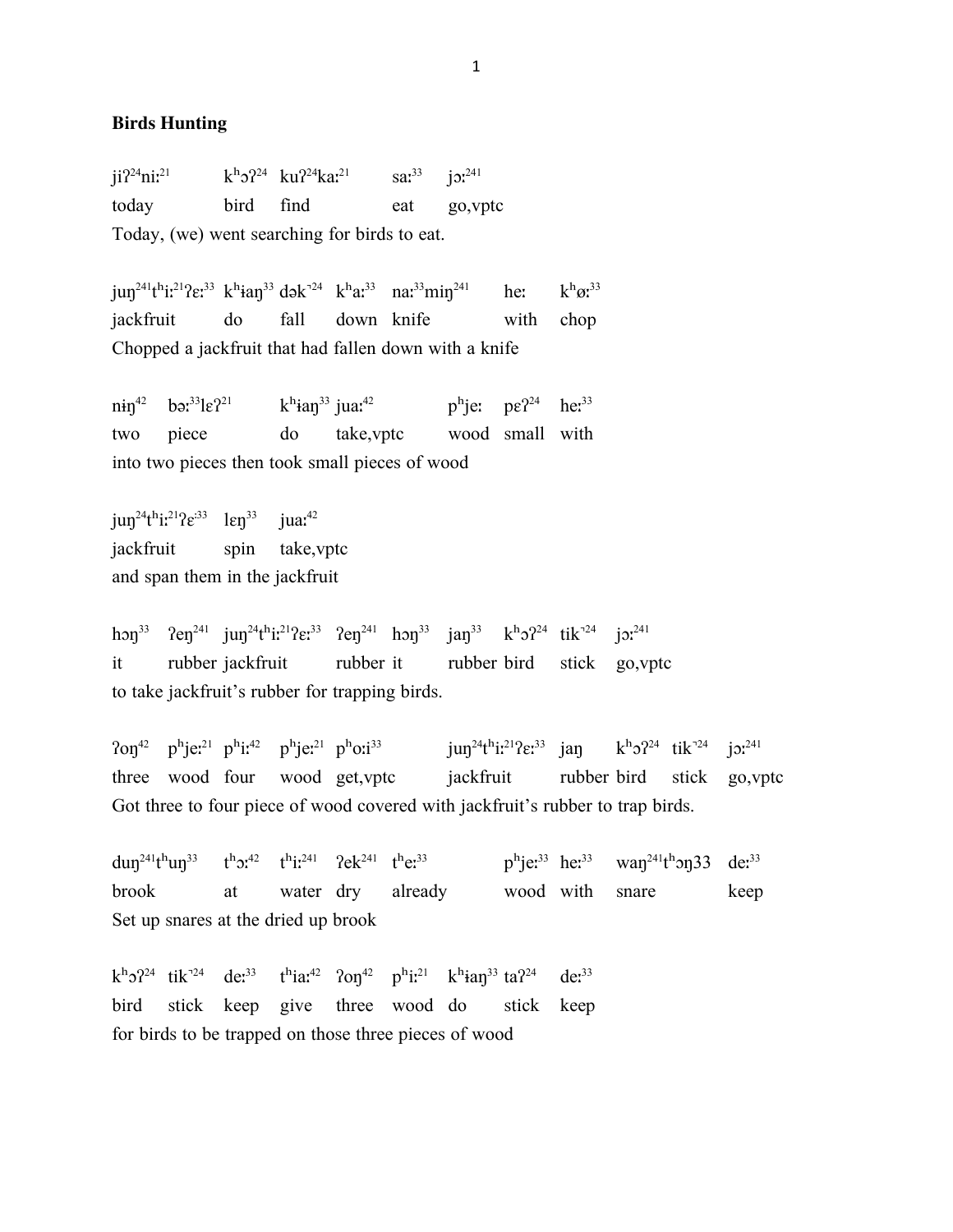$\tan^{33}$ ? $\tan^{42}$  ləː<sup>33</sup> waː<sup>42</sup> wuː<sup>21</sup> diaː<sup>21</sup> kʰɔ<sup>24</sup> pʰoːi<sup>33</sup>  $\text{m}$ <sup>33</sup> awhile conj again watch come,vptc bird get,vptc Q then left them for awhile and came back to see if they get any birds

hon<sup>33</sup> jun<sup>24</sup>t<sup>h</sup>i:<sup>21</sup>? $\varepsilon$ :<sup>33</sup> tik<sup>-24</sup> mo:<sup>33</sup> it jackfruit stick Q if they stuck to the jackfruit (rubber)

 $2$ on<sup>33</sup> juk<sup>-24</sup> ka:i<sup>33</sup> three Ncls go,vptc Three people went together

 $k^h$ o $2^{24}$  tik<sup>-24</sup> sia $x^{33}$   $20\eta^{42}$   $k^h$ o $x^{21}$  p<sup>h</sup>i $x^{42}$   $k^h$ o $x^{21}$  p<sup>h</sup>o:i<sup>33</sup> bird stick give,ptc three Ncls four Ncls get,vptc waited for birds to be trapped and finally got 3-4 birds.

 $min^{33}na^{24}$  wa:<sup>42</sup> dia:<sup>21</sup> tomorrow again come We would come again tomorrow.

 $ja^{24}nii^{21}$   $ni^{21}q33^{241}$  $t^h e^{33}$ today late in the morning already Today, it is late in the morning already.

 $t^{\text{h}}$ i:<sup>241</sup> ma:<sup>33</sup> bœŋ<sup>241</sup> ʔek<sup>¬24</sup> kʰɔʔ<sup>24</sup> ma:<sup>33</sup> ɲa:<sup>33</sup> water neg hardly dry up bird neg much The water is hardly dry so there are not many birds.

 $j a^{2^2} n i^{2^1}$  min<sup>33</sup>na<sup>224</sup> son<sup>33</sup>na<sup>224</sup> wa<sup>224</sup> dia<sup>?1</sup> today tomorrow the day after tomorrow again come,vptc Today, tomorrow and the day after tomorrove, (we) would come again

 $j$ in<sup>241</sup> do<sup>21</sup> non<sup>33</sup> dun<sup>241</sup> dia:<sup>21</sup> kʰo<sup>24</sup> mʉn<sup>33</sup> ləː<sup>33</sup> tʰik<sup>-24</sup>  $k^{\rm h}$ a:<sup>33</sup>le:<sup>42</sup> house on at return come,vptc bird hair conj pull out come (We) pull out birds' feathers while returning to the house.